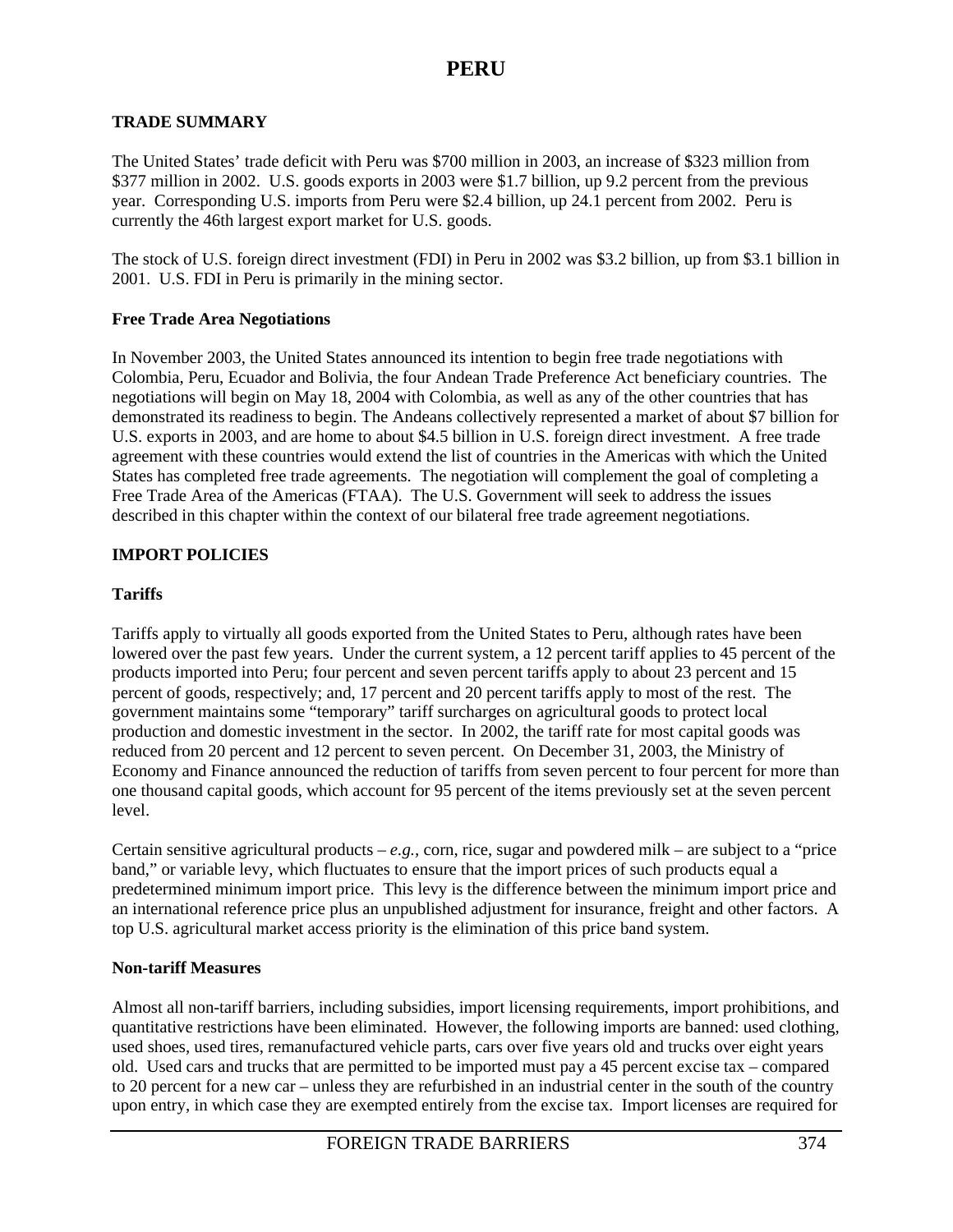# **PERU**

firearms, munitions and explosives, chemical precursors (since these can be diverted to illegal narcotics production), ammonium nitrate fertilizer, wild plant and animal species, and some radio and communications equipment.

There are still significant trade barriers imposed by SENASA, the Government of Peru's animal and plant health agency, on agricultural products including poultry, live animals and animal genetic material. Among the affected products are:

- Poultry Products: Peru established an import ban on U.S. poultry products due to the presence of Avian Influenza and Newcastle disease. Recently, it eliminated the ban on chicks and hatching eggs, except from the eight states. Government action on poultry meat is pending.
- Beef and beef products: SENASA now requires that products be certified to have been born, raised and slaughtered in the country of origin.
- Paddy Rice: Peru has a ban on paddy rice imports from the United States. SENASA is currently conducting a Pest Risk Assessment that if successful will result in lifting the ban. However, a decision is overdue.

### **GOVERNMENT PROCUREMENT**

In 2000, in an effort to support national companies, Peru began adding 15 points (on its rating scale of 100) to Peruvian firms bidding on government procurement contracts. In January 2002, the government raised the point preference an additional five points, for a total of 20, until 2005. U.S. pharmaceutical and medical equipment firms have raised concerns about this practice with regard to bidding on Health Ministry purchases. U.S. firms contend that the 20 point margin is excessive, giving unfair advantage to Peruvian competitors that would otherwise lose these bids on cost or technical grounds. Since 2001, Peru has also distinguished between national and international bidding processes, reserving certain solicitations for participation by domestic firms only. Peru is not a signatory to the WTO Agreement on Government Procurement.

## **INTELLECTUAL PROPERTY RIGHTS (IPR) PROTECTION**

Peru is a member of the World Intellectual Property Organization (WIPO). It is also a member of the Paris Convention, Berne Convention, Rome Convention, Geneva Phonograms Convention, Brussels Satellites Convention, Universal Copyright Convention, the WIPO Copyright Treaty (WCT), and the WIPO Performances and Phonograms Treaty (WPPT). Peru remains on the U.S. Trade Representative's "Special 301" Watch List. Concerns remain about the adequacy of IPR law enforcement, particularly with respect to the relatively weak penalties that have been imposed on IPR violators by the criminal justice courts.

### **Copyrights**

Peru's 1996 Copyright Law is generally consistent with the TRIPS Agreement. Peru joined the WCT in July 2001 and the WPPT in February 2002. Although most of the provisions of these two WIPO treaties are included in Peru's 1996 Copyright Law, officials at Indecopi, the IPR administrative agency, have acknowledged the need for additional legislation in order to clarify the rights of artists and producers. Indecopi's enforcement has recently come under fire by a national association of music publishers, which claims that their members are not receiving royalties due them.

Despite Peruvian government efforts to increase enforcement, including increased raids on large-scale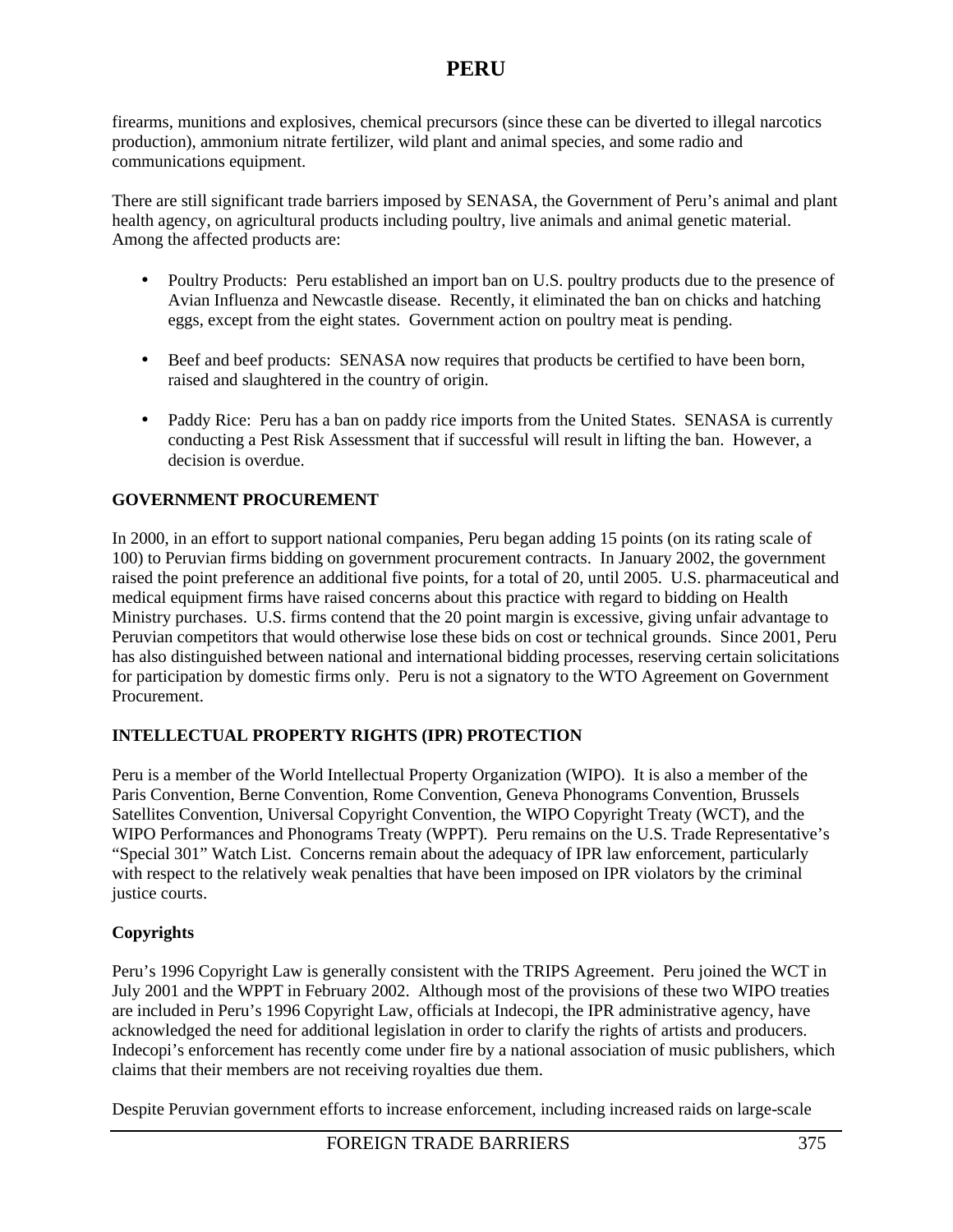# **PERU**

distributors and users of pirated material, piracy remains widespread. The International Intellectual Property Alliance estimates that piracy levels in Peru for recorded music reached 98 percent in 2003 with damage to U.S. industry estimated at \$87 million, while motion picture piracy declined slightly to 45 percent of the market for a loss of an estimated \$4 million.

#### **Patents and Trademarks**

Peru's 1996 Industrial Property Rights Law provides the framework for more effective protection for patents. In 1997, based on an agreement reached with the U.S. Government, Peru resolved several inconsistencies with the WTO TRIPS Agreement provisions on patent protection and most-favored nation treatment for patents.

However, the U.S. pharmaceutical and agrochemical industries continue to have concerns about Peru's protection of patents. Government of Peru health authorities approved the commercialization of new drugs which were the bioequivalents of already approved drugs, thereby denying the originator companies the exclusive use of their data. In effect, the government of Peru is allowing the test data of registered drugs from originator companies to be used by others seeking approval for their own pirate version of the same product. Also, U.S. companies are concerned that the government of Peru is implementing a policy that a company that had patented a compound for one use cannot subsequently patent a second use of that compound, putting Peru at odds with international norms. Although Peruvian law provides the means for effective trademark protection, counterfeiting of trademarks and imports of pirated merchandise remain widespread.

### **SERVICES BARRIERS**

#### **Basic Telecommunications Services**

In the WTO negotiations on basic telecommunications services, concluded in March 1997, Peru made commitments on all basic telecommunications services, with full market access and national treatment to be provided as of June 1999. Advancing that timetable by almost a year, the government and the dominant telecommunications services provider reached an agreement to end the monopoly of the former state-owned telephone companies in 1998. Peru is continuing the process of developing a competitive telecommunications market and lowered its interconnection rates for most types of telephones in 2001. However, concerns remain about the independence and strength of the government regulatory body established to oversee the sector and monitor the former monopoly. In addition, U.S. industry has complained about the lack of transparency in the regulatory decision-making process and the persistently high interconnection rates for calls to mobile networks.

### **INVESTMENT BARRIERS**

National treatment for foreign investors is guaranteed under Peru's 1993 constitution. Foreign investment does not require prior approval, except in banking and defense-related industries.

Arbitration is a constitutionally guaranteed alternative to the courts. Several U.S. companies have processed complaints through this procedure with mixed results.

Peruvian law restricts the majority ownership of broadcast media to Peruvian citizens. Foreigners are also restricted from owning land within 50 kilometers of a border but can operate within those areas through special authorization. National air and water transportation are restricted to domestic operators, although some flexibility applies. In July 2001, inter-urban land transportation was also reserved to Peruvian carriers. There are no prohibitions on the repatriation of capital or profits. Under current law, foreign